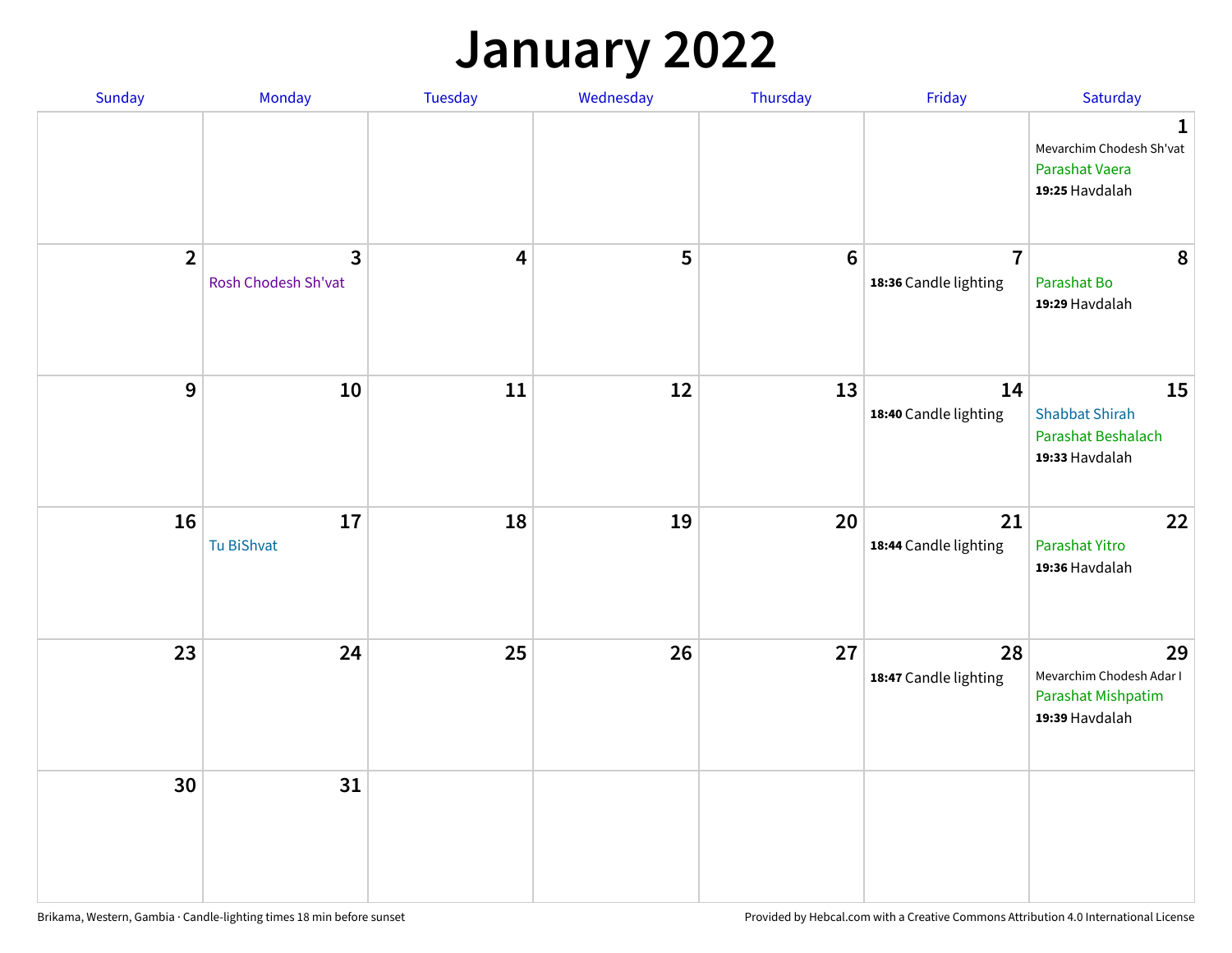# **February 2022**

| Sunday | Monday                  | <b>Tuesday</b>                      | Wednesday                             | Thursday | Friday                                           | Saturday                                                                                          |
|--------|-------------------------|-------------------------------------|---------------------------------------|----------|--------------------------------------------------|---------------------------------------------------------------------------------------------------|
|        |                         | $\mathbf{1}$<br>Rosh Chodesh Adar I | $\overline{2}$<br>Rosh Chodesh Adar I | 3        | $\overline{\mathbf{4}}$<br>18:50 Candle lighting | 5<br>Parashat Terumah<br>19:42 Havdalah                                                           |
| $6\,$  | $\overline{\mathbf{7}}$ | 8                                   | $\boldsymbol{9}$                      | 10       | 11<br>18:53 Candle lighting                      | 12<br>Parashat Tetzaveh<br>19:44 Havdalah                                                         |
| 13     | 14                      | 15<br><b>Purim Katan</b>            | 16                                    | 17       | 18<br>18:55 Candle lighting                      | 19<br>Parashat Ki Tisa<br>19:45 Havdalah                                                          |
| 20     | 21                      | 22                                  | 23                                    | 24       | 25<br>18:56 Candle lighting                      | 26<br><b>Shabbat Shekalim</b><br>Mevarchim Chodesh Adar II<br>Parashat Vayakhel<br>19:47 Havdalah |
| 27     | 28                      |                                     |                                       |          |                                                  |                                                                                                   |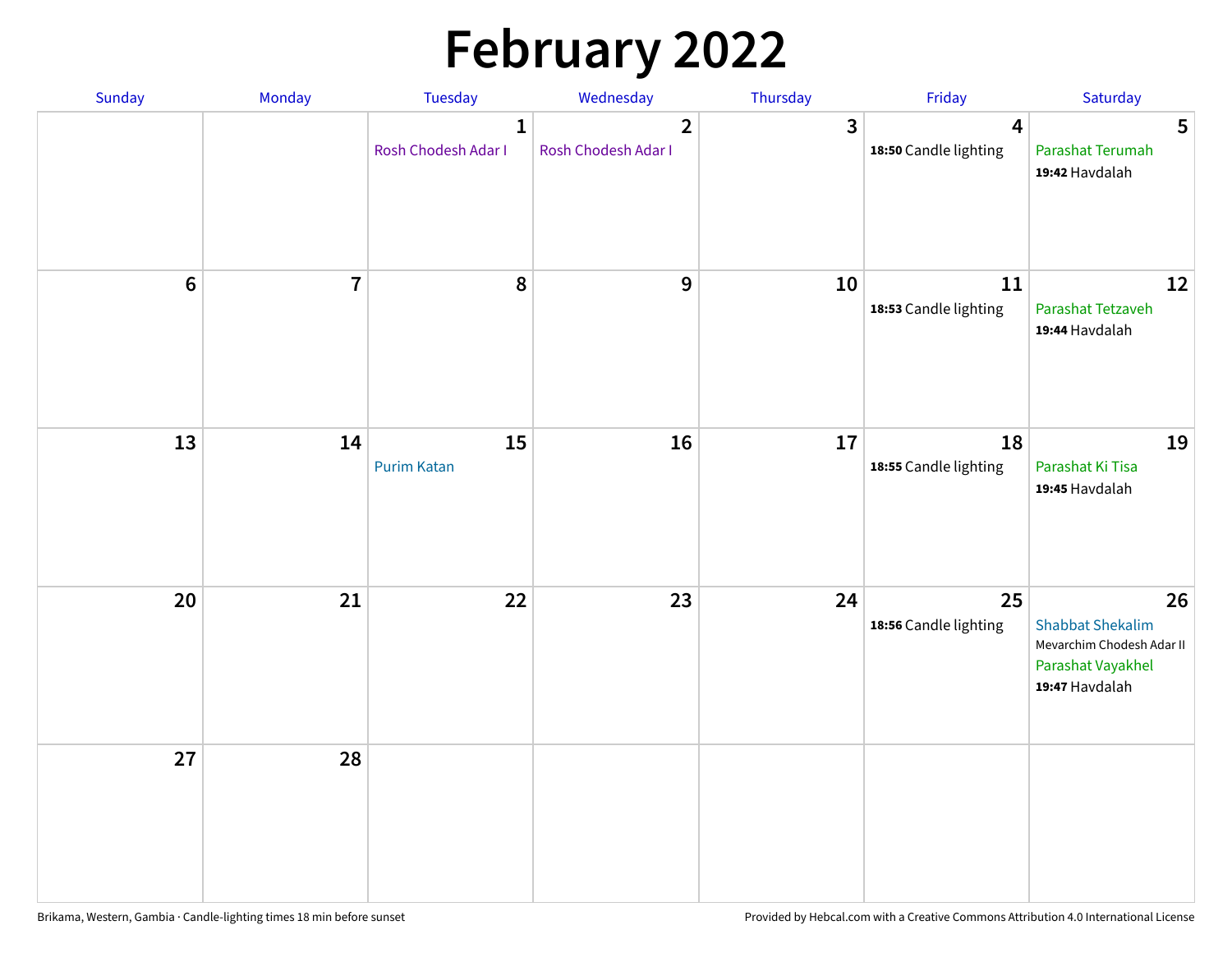## **March 2022**

| Sunday | Monday         | <b>Tuesday</b> | Wednesday                                                                         | Thursday                  | Friday                                              | Saturday                                                                                   |
|--------|----------------|----------------|-----------------------------------------------------------------------------------|---------------------------|-----------------------------------------------------|--------------------------------------------------------------------------------------------|
|        |                | $\mathbf{1}$   | $\overline{2}$                                                                    | 3<br>Rosh Chodesh Adar II | 4<br>Rosh Chodesh Adar II<br>18:57 Candle lighting  | 5<br>Parashat Pekudei<br>19:48 Havdalah                                                    |
| $6\,$  | $\overline{7}$ | 8              | 9                                                                                 | 10                        | 11<br>18:58 Candle lighting                         | 12<br><b>Shabbat Zachor</b><br>Parashat Vayikra<br>19:48 Havdalah                          |
| 13     | 14             | 15             | 16<br>06:11 Fast begins<br>Ta'anit Esther<br>19:43 Fast ends<br><b>Erev Purim</b> | 17<br>Purim               | 18<br><b>Shushan Purim</b><br>18:59 Candle lighting | 19<br>Parashat Tzav<br>19:49 Havdalah                                                      |
| 20     | 21             | 22             | 23                                                                                | 24                        | 25<br>18:59 Candle lighting                         | 26<br><b>Shabbat Parah</b><br>Mevarchim Chodesh Nisan<br>Parashat Shmini<br>19:49 Havdalah |
| 27     | 28             | 29             | 30                                                                                | 31                        |                                                     |                                                                                            |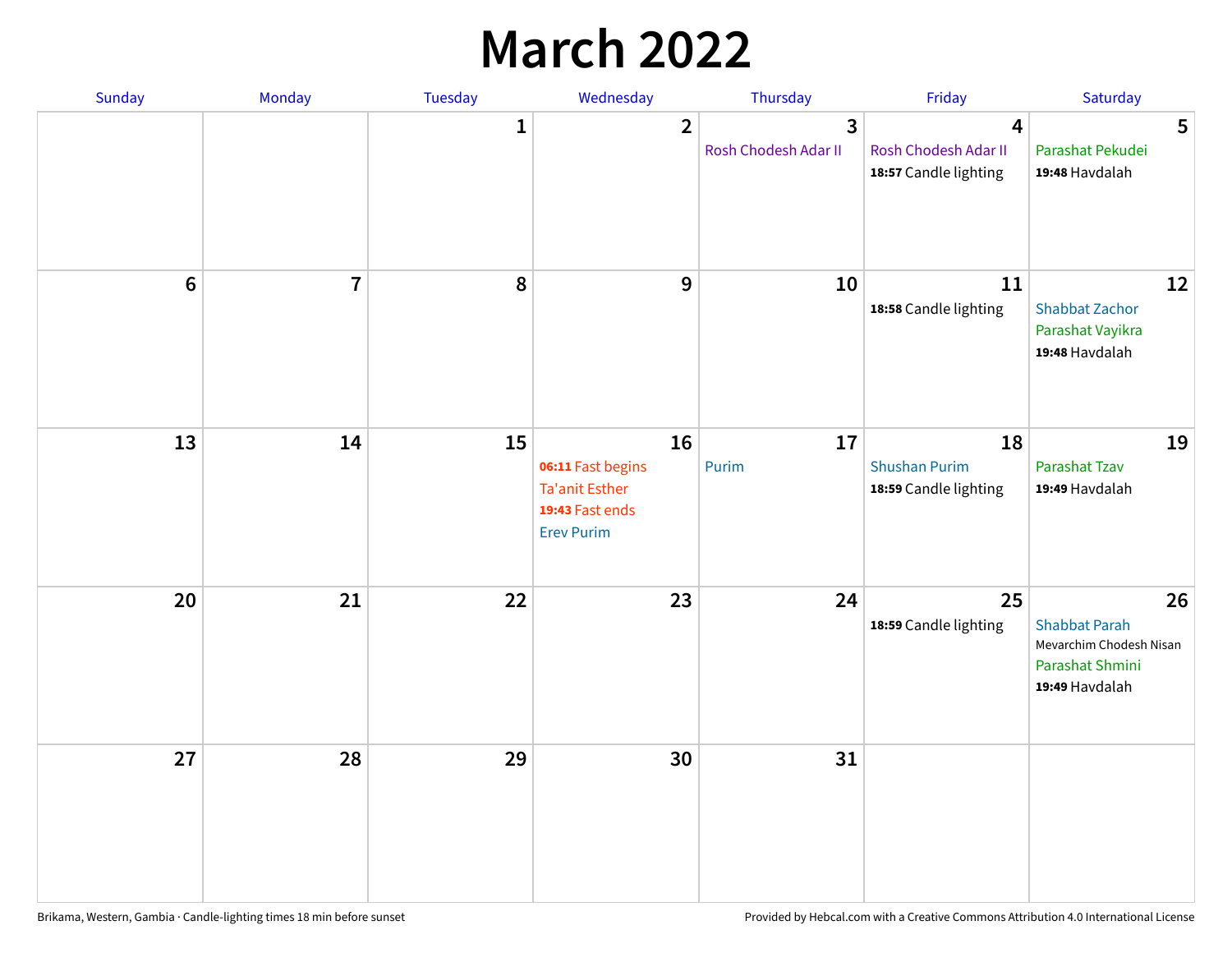## **April 2022**

| Sunday                                   | Monday                  | <b>Tuesday</b>         | Wednesday             | Thursday                                        | Friday                                                                                            | Saturday                                                                                                            |
|------------------------------------------|-------------------------|------------------------|-----------------------|-------------------------------------------------|---------------------------------------------------------------------------------------------------|---------------------------------------------------------------------------------------------------------------------|
|                                          |                         |                        |                       |                                                 | 1<br>19:00 Candle lighting                                                                        | $\overline{2}$<br><b>Shabbat HaChodesh</b><br><b>Rosh Chodesh Nisan</b><br><b>Parashat Tazria</b><br>19:50 Havdalah |
| 3                                        | $\overline{\mathbf{4}}$ | 5                      | $6\phantom{1}6$       | $\overline{7}$                                  | 8<br>19:00 Candle lighting                                                                        | 9<br><b>Shabbat HaGadol</b><br>Parashat Metzora<br>19:51 Havdalah                                                   |
| 10                                       | 11<br>Yom HaAliyah      | 12                     | 13                    | 14                                              | 15<br>05:50 Fast begins<br><b>Ta'anit Bechorot</b><br><b>Erev Pesach</b><br>19:01 Candle lighting | 16<br>Pesach I<br>19:52 Candle lighting                                                                             |
| 17<br><b>Pesach II</b><br>19:52 Havdalah | 18<br>Pesach III (CH"M) | 19<br>Pesach IV (CH"M) | 20<br>Pesach V (CH"M) | 21<br>Pesach VI (CH"M)<br>19:02 Candle lighting | 22<br><b>Pesach VII</b><br>19:02 Candle lighting                                                  | 23<br><b>Pesach VIII</b><br>19:53 Havdalah                                                                          |
| 24                                       | 25                      | 26                     | 27                    | 28<br>Yom HaShoah                               | 29<br>19:03 Candle lighting                                                                       | 30<br>Mevarchim Chodesh Iyyar<br>Parashat Achrei Mot<br>19:55 Havdalah                                              |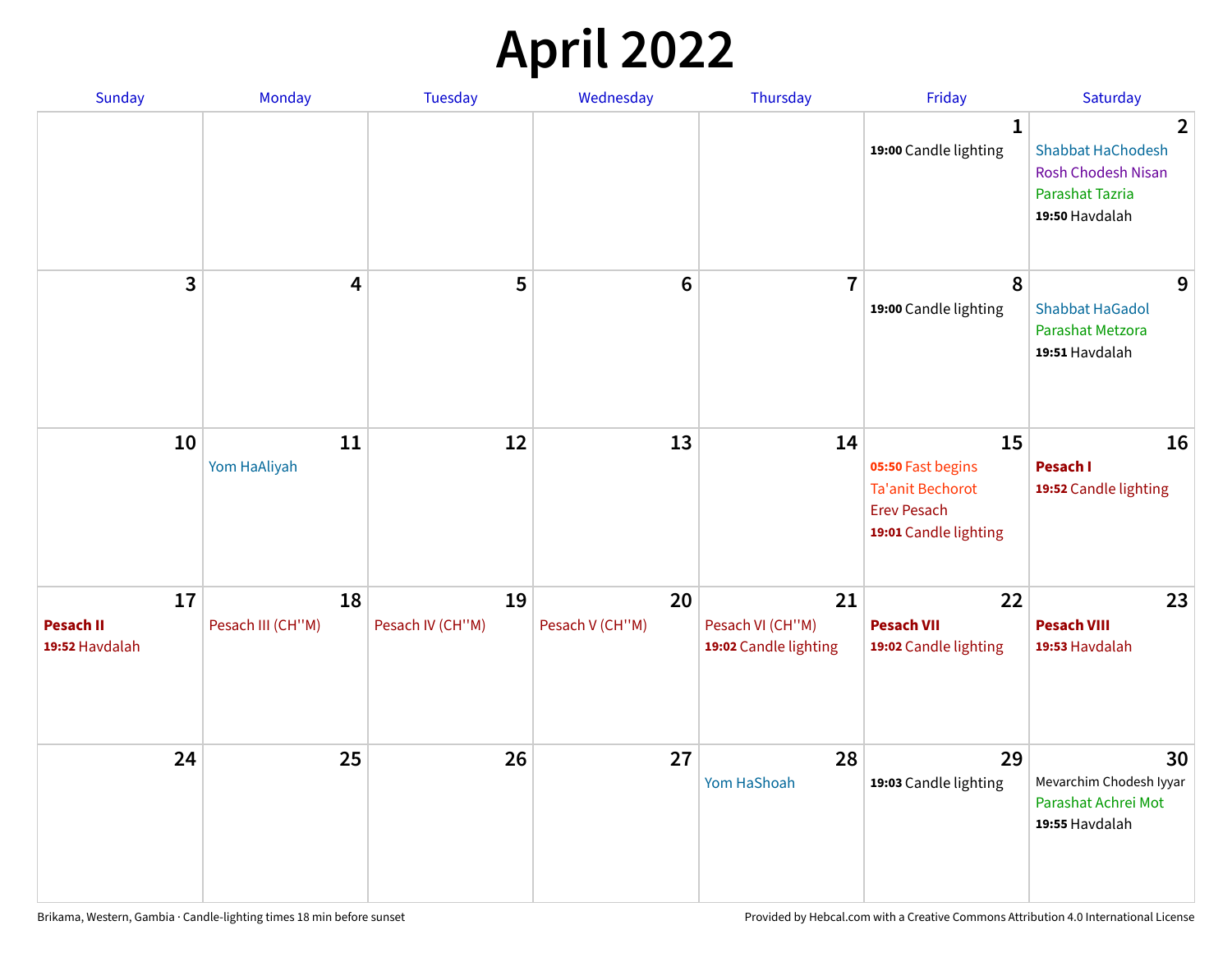## **May 2022**

| Sunday                             | Monday                               | Tuesday                         | Wednesday                         | Thursday            | Friday                                  | Saturday                                                               |
|------------------------------------|--------------------------------------|---------------------------------|-----------------------------------|---------------------|-----------------------------------------|------------------------------------------------------------------------|
| $\mathbf{1}$<br>Rosh Chodesh Iyyar | $\overline{2}$<br>Rosh Chodesh Iyyar | 3                               | $\boldsymbol{4}$<br>Yom HaZikaron | 5<br>Yom HaAtzma'ut | $6\phantom{1}$<br>19:05 Candle lighting | $\overline{7}$<br>Parashat Kedoshim<br>19:57 Havdalah                  |
| 8                                  | 9                                    | 10                              | 11                                | 12                  | 13<br>19:06 Candle lighting             | 14<br><b>Parashat Emor</b><br>19:59 Havdalah                           |
| 15<br>Pesach Sheni                 | 16                                   | 17                              | 18                                | 19<br>Lag BaOmer    | 20<br>19:08 Candle lighting             | 21<br>Parashat Behar<br>20:01 Havdalah                                 |
| 22                                 | 23                                   | 24                              | 25                                | 26                  | 27<br>19:10 Candle lighting             | 28<br>Mevarchim Chodesh Sivan<br>Parashat Bechukotai<br>20:03 Havdalah |
| 29<br>Yom Yerushalayim             | 30                                   | 31<br><b>Rosh Chodesh Sivan</b> |                                   |                     |                                         |                                                                        |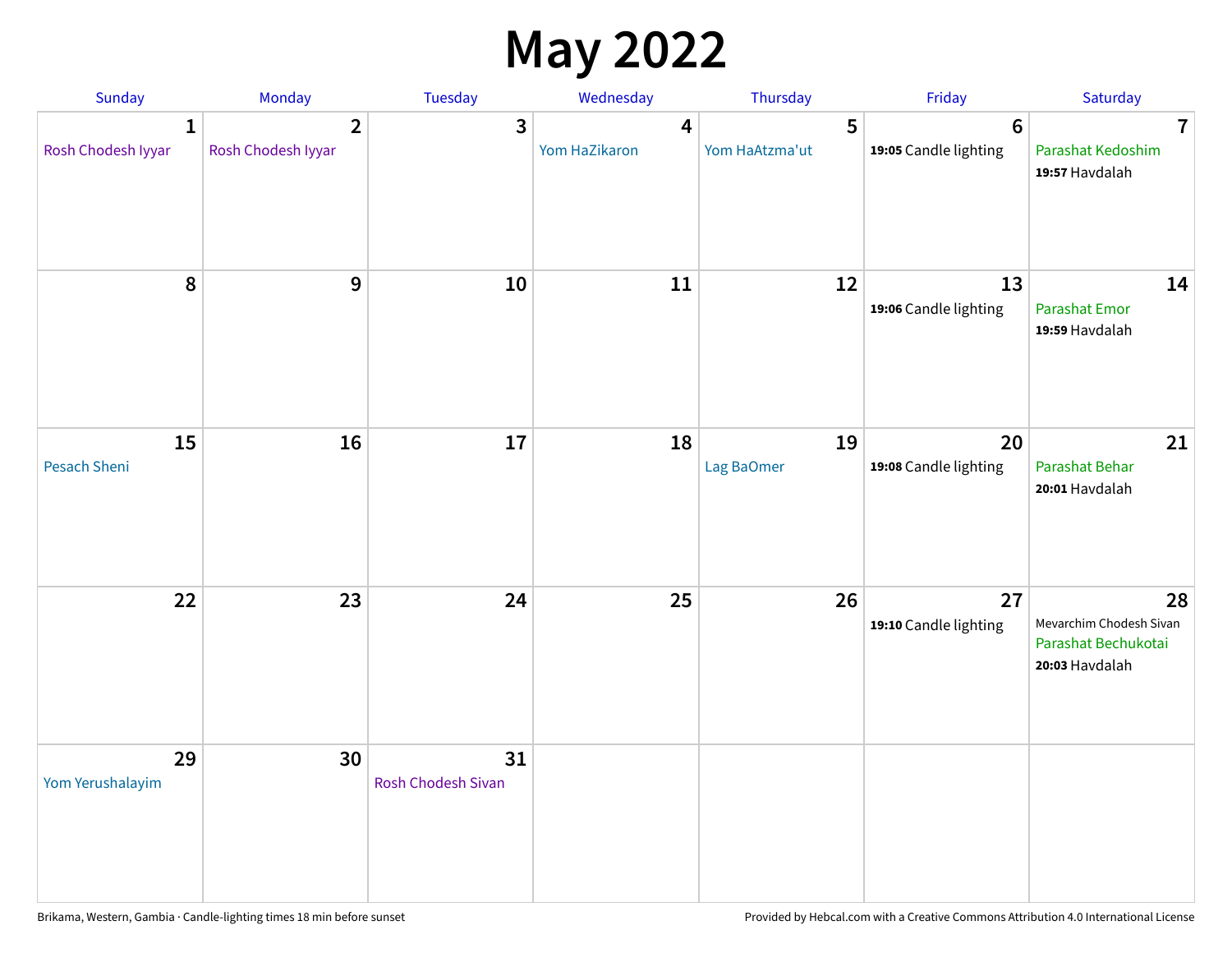#### **June 2022**

| Sunday                                         | Monday                                                | Tuesday        | Wednesday                | Thursday                        | Friday                      | Saturday                                                               |
|------------------------------------------------|-------------------------------------------------------|----------------|--------------------------|---------------------------------|-----------------------------|------------------------------------------------------------------------|
|                                                |                                                       |                | 1                        | $\overline{2}$                  | 3<br>19:12 Candle lighting  | 4<br><b>Erev Shavuot</b><br>Parashat Bamidbar<br>20:06 Candle lighting |
| 5<br><b>Shavuot I</b><br>20:06 Candle lighting | $6\phantom{1}$<br><b>Shavuot II</b><br>20:06 Havdalah | $\overline{7}$ | 8                        | 9                               | 10<br>19:14 Candle lighting | 11<br>Parashat Nasso<br>20:08 Havdalah                                 |
| 12                                             | 13                                                    | 14             | 15                       | 16                              | 17<br>19:16 Candle lighting | 18<br>Parashat Beha'alotcha<br>20:10 Havdalah                          |
| 19                                             | 20                                                    | 21             | 22                       | 23                              | 24<br>19:18 Candle lighting | 25<br>Mevarchim Chodesh Tamuz<br>Parashat Sh'lach<br>20:11 Havdalah    |
| 26                                             | 27                                                    | 28             | 29<br>Rosh Chodesh Tamuz | 30<br><b>Rosh Chodesh Tamuz</b> |                             |                                                                        |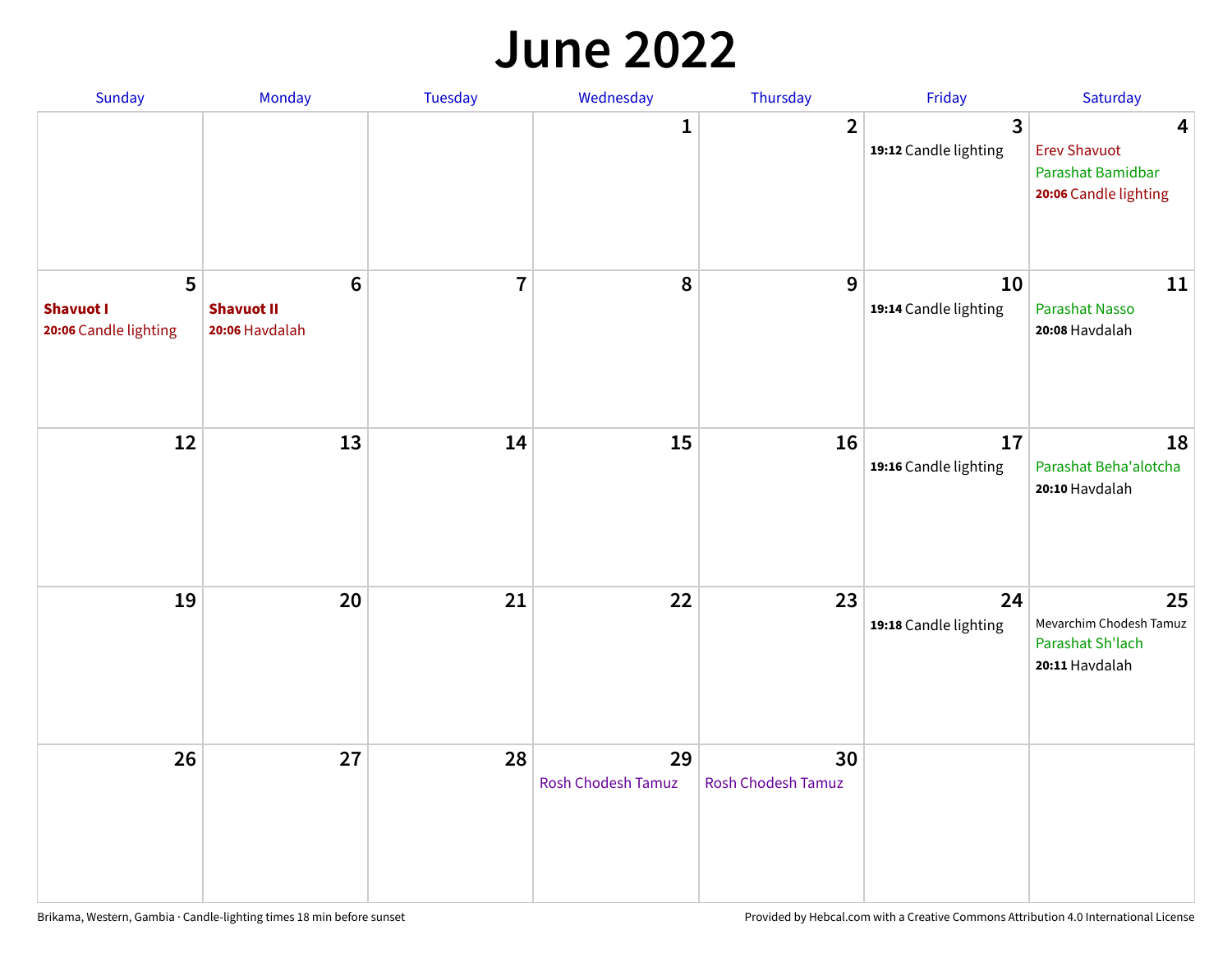## **July 2022**

| Sunday                                                           | Monday     | Tuesday | Wednesday | Thursday       | Friday                                         | Saturday                                                                |
|------------------------------------------------------------------|------------|---------|-----------|----------------|------------------------------------------------|-------------------------------------------------------------------------|
|                                                                  |            |         |           |                | $\mathbf{1}$<br>19:19 Candle lighting          | $\overline{2}$<br>Parashat Korach<br>20:12 Havdalah                     |
| $\mathbf{3}$                                                     | 4          | 5       | $\bf 6$   | $\overline{7}$ | 8<br>19:19 Candle lighting                     | 9<br><b>Parashat Chukat</b><br>20:12 Havdalah                           |
| 10                                                               | ${\bf 11}$ | 12      | 13        | 14             | 15<br>19:19 Candle lighting                    | 16<br><b>Parashat Balak</b><br>20:12 Havdalah                           |
| 17<br>05:39 Fast begins<br><b>Tzom Tammuz</b><br>20:05 Fast ends | 18         | 19      | 20        | 21             | 22<br>19:18 Candle lighting                    | 23<br>Mevarchim Chodesh Av<br><b>Parashat Pinchas</b><br>20:10 Havdalah |
| 24                                                               | 25         | 26      | 27        | 28             | 29<br>Rosh Chodesh Av<br>19:16 Candle lighting | 30<br>Parashat Matot-Masei<br>20:08 Havdalah                            |
| 31                                                               |            |         |           |                |                                                |                                                                         |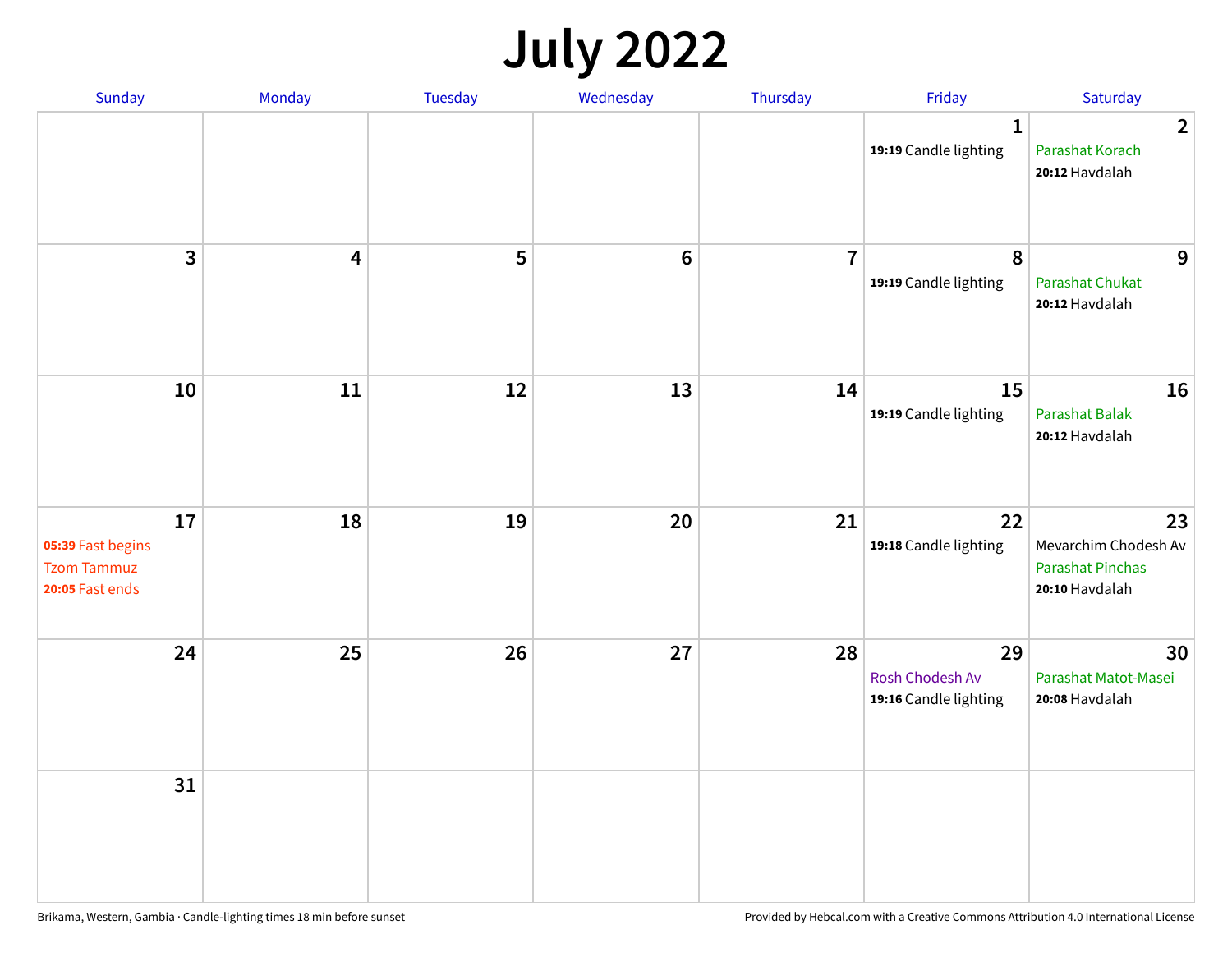## **August 2022**

| Sunday                                                      | Monday       | Tuesday                 | Wednesday | Thursday | Friday                                 | Saturday                                                                                                                       |
|-------------------------------------------------------------|--------------|-------------------------|-----------|----------|----------------------------------------|--------------------------------------------------------------------------------------------------------------------------------|
|                                                             | $\mathbf{1}$ | $\overline{\mathbf{2}}$ | 3         | 4        | 5<br>19:14 Candle lighting             | $6\phantom{1}6$<br><b>Shabbat Chazon</b><br>19:32 Fast begins<br>Erev Tish'a B'Av<br><b>Parashat Devarim</b><br>20:05 Havdalah |
| $\overline{7}$<br>Tish'a B'Av (observed)<br>19:59 Fast ends | 8            | 9                       | 10        | 11       | 12<br>Tu B'Av<br>19:11 Candle lighting | 13<br><b>Shabbat Nachamu</b><br>Parashat Vaetchanan<br>20:02 Havdalah                                                          |
| 14                                                          | 15           | 16                      | 17        | 18       | 19<br>19:07 Candle lighting            | 20<br>Mevarchim Chodesh Elul<br><b>Parashat Eikev</b><br>19:58 Havdalah                                                        |
| 21                                                          | 22           | 23                      | 24        | 25       | 26<br>19:03 Candle lighting            | 27<br><b>Rosh Chodesh Elul</b><br>Parashat Re'eh<br>19:53 Havdalah                                                             |
| 28<br>Rosh Hashana LaBehemot<br><b>Rosh Chodesh Elul</b>    | 29           | 30                      | 31        |          |                                        |                                                                                                                                |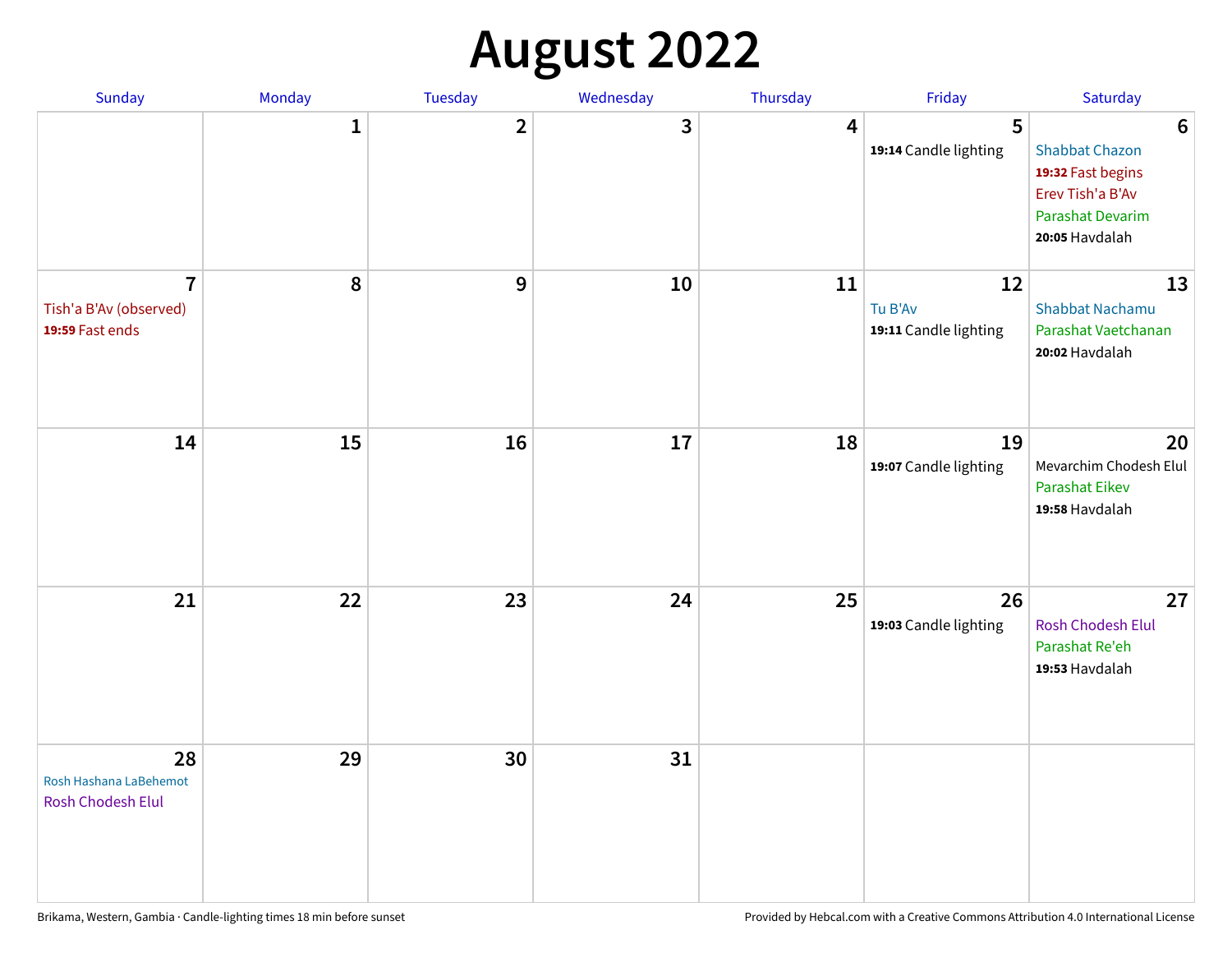## **September 2022**

| Sunday                                           | Monday                                           | Tuesday                                        | Wednesday                                                          | Thursday     | Friday                                  | Saturday                                                  |
|--------------------------------------------------|--------------------------------------------------|------------------------------------------------|--------------------------------------------------------------------|--------------|-----------------------------------------|-----------------------------------------------------------|
|                                                  |                                                  |                                                |                                                                    | $\mathbf{1}$ | $\overline{2}$<br>18:58 Candle lighting | 3<br><b>Parashat Shoftim</b><br>19:48 Havdalah            |
| $\overline{\mathbf{4}}$                          | 5                                                | $6\phantom{1}6$                                | $\overline{7}$                                                     | 8            | 9<br>18:54 Candle lighting              | 10<br>Parashat Ki Teitzei<br>19:43 Havdalah               |
| $11\,$                                           | 12                                               | 13                                             | 14                                                                 | 15           | 16<br>18:49 Candle lighting             | 17<br>Leil Selichot<br>Parashat Ki Tavo<br>19:38 Havdalah |
| 18                                               | 19                                               | 20                                             | 21                                                                 | 22           | 23<br>18:44 Candle lighting             | 24<br>Parashat Nitzavim<br>19:33 Havdalah                 |
| 25<br>Erev Rosh Hashana<br>18:42 Candle lighting | 26<br>Rosh Hashana 5783<br>19:31 Candle lighting | 27<br><b>Rosh Hashana II</b><br>19:31 Havdalah | 28<br>05:53 Fast begins<br><b>Tzom Gedaliah</b><br>19:24 Fast ends | 29           | 30<br>18:39 Candle lighting             |                                                           |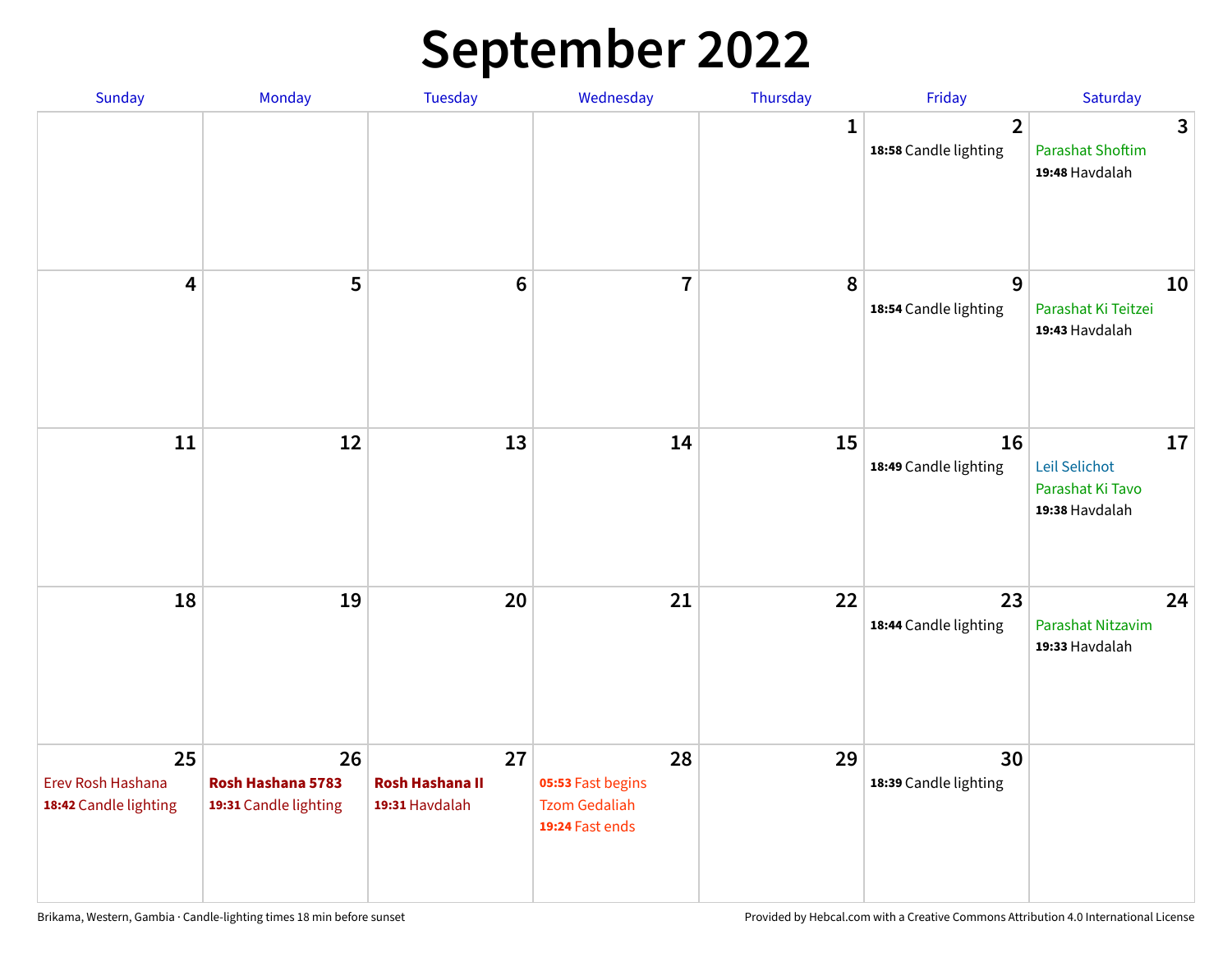## **October 2022**

| Sunday                                                   | <b>Monday</b>                                        | <b>Tuesday</b>                                                    | Wednesday                                | Thursday               | Friday                                         | Saturday                                                                |
|----------------------------------------------------------|------------------------------------------------------|-------------------------------------------------------------------|------------------------------------------|------------------------|------------------------------------------------|-------------------------------------------------------------------------|
|                                                          |                                                      |                                                                   |                                          |                        |                                                | 1<br><b>Shabbat Shuva</b><br>Parashat Vayeilech<br>19:28 Havdalah       |
| $\overline{2}$                                           | $\overline{\mathbf{3}}$                              | $\overline{4}$<br><b>Erev Yom Kippur</b><br>18:36 Candle lighting | 5<br><b>Yom Kippur</b><br>19:25 Havdalah | 6                      | $\overline{7}$<br>18:34 Candle lighting        | 8<br>Parashat Ha'Azinu<br>19:23 Havdalah                                |
| 9<br><b>Erev Sukkot</b><br>18:33 Candle lighting         | 10<br><b>Sukkot I</b><br>19:22 Candle lighting       | 11<br><b>Sukkot II</b><br>19:22 Havdalah                          | 12<br>Sukkot III (CH"M)                  | 13<br>Sukkot IV (CH"M) | 14<br>Sukkot V (CH"M)<br>18:30 Candle lighting | 15<br>Sukkot VI (CH"M)<br>19:19 Havdalah                                |
| 16<br>Sukkot VII (Hoshana Raba)<br>18:28 Candle lighting | 17<br><b>Shmini Atzeret</b><br>19:18 Candle lighting | 18<br><b>Simchat Torah</b><br>19:18 Havdalah                      | 19                                       | 20                     | 21<br>18:26 Candle lighting                    | 22<br>Mevarchim Chodesh Cheshvan<br>Parashat Bereshit<br>19:16 Havdalah |
| 23                                                       | 24                                                   | 25<br>Rosh Chodesh Cheshvan                                       | 26<br>Rosh Chodesh Cheshvan              | 27                     | 28<br>18:23 Candle lighting                    | 29<br><b>Parashat Noach</b><br>19:13 Havdalah                           |
| 30                                                       | 31                                                   |                                                                   |                                          |                        |                                                |                                                                         |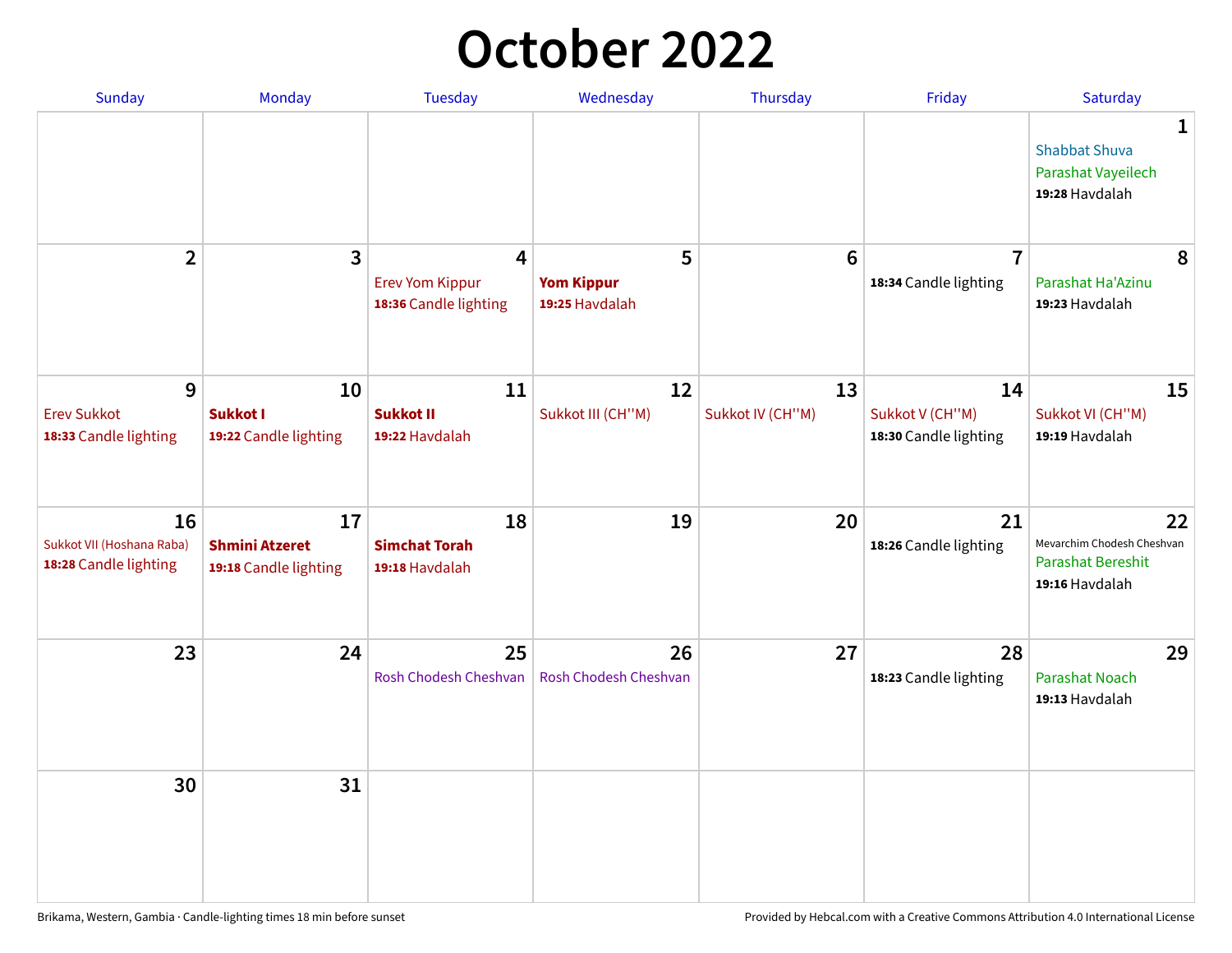### **November 2022**

| Sunday  | Monday         | <b>Tuesday</b>                                 | Wednesday      | Thursday                  | Friday                                             | Saturday                                                                 |
|---------|----------------|------------------------------------------------|----------------|---------------------------|----------------------------------------------------|--------------------------------------------------------------------------|
|         |                | $\mathbf{1}$<br>Yom HaAliyah School Observance | $\overline{2}$ | 3                         | $\overline{\mathbf{4}}$<br>18:20 Candle lighting   | 5<br>Parashat Lech-Lecha<br>19:11 Havdalah                               |
| $\bf 6$ | $\overline{7}$ | 8                                              | $\mathbf 9$    | 10                        | 11<br>18:19 Candle lighting                        | 12<br>Parashat Vayera<br>19:10 Havdalah                                  |
| 13      | 14             | 15                                             | 16             | 17                        | 18<br>18:18 Candle lighting                        | 19<br>Mevarchim Chodesh Kislev<br>Parashat Chayei Sara<br>19:10 Havdalah |
| 20      | 21             | 22                                             | 23<br>Sigd     | 24<br>Rosh Chodesh Kislev | 25<br>Rosh Chodesh Kislev<br>18:18 Candle lighting | 26<br><b>Parashat Toldot</b><br>19:10 Havdalah                           |
| 27      | 28             | 29                                             | 30             |                           |                                                    |                                                                          |